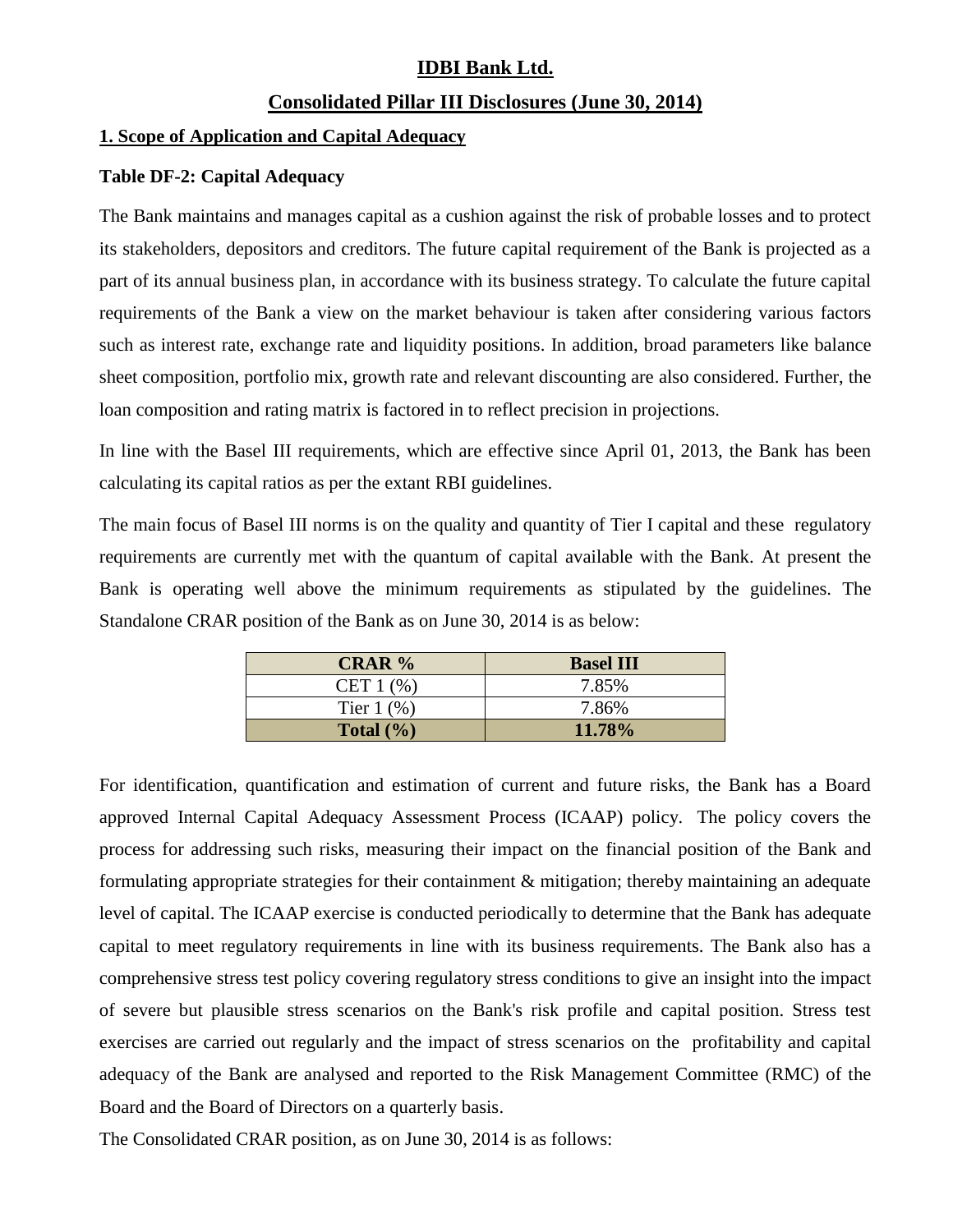

(Amt. in  $\bar{\tau}$  million)

| <b>Capital requirement</b>                                   |           |  |  |  |
|--------------------------------------------------------------|-----------|--|--|--|
| <b>Credit Risk Capital:</b>                                  |           |  |  |  |
| Portfolios subject to standardised approach                  | 207188.72 |  |  |  |
| Securitisation                                               | 165.25    |  |  |  |
| <b>Market Risk Capital:</b>                                  |           |  |  |  |
| Standardised duration approach                               |           |  |  |  |
| Interest Rate Risk                                           | 7463.37   |  |  |  |
| Foreign exchange Risk (including Gold)                       | 450.00    |  |  |  |
| <b>Equity Risk</b>                                           | 13341.79  |  |  |  |
| <b>Operational Risk Capital:</b>                             |           |  |  |  |
| Basic indicator approach                                     | 12130.17  |  |  |  |
| <b>Total Minimum Capital required</b>                        | 240739.31 |  |  |  |
| (Percentage)                                                 |           |  |  |  |
| <b>Common Equity Tier 1, Tier 1 and Total capital ratio:</b> |           |  |  |  |
| CET $1$ $%$                                                  | 7.90%     |  |  |  |
| Tier $1$ $(\%)$                                              | 7.94%     |  |  |  |
| Total $(\%)$                                                 | 11.89%    |  |  |  |

### **2. Risk exposure and assessment**

### **Table DF-3: Credit Risk: General Disclosures for All Banks**

Credit risk is the risk of loss that may occur due to default of the counterparty or from its failure to meet its obligations as per terms of the financial contract. Any such event will have an adverse effect on the financial performance of the Bank. The Bank faces credit risk through its lending, investment and contractual arrangements. To counter the effect of credit risks faced by the Bank, a robust risk governance framework has been put in place. The framework provides a clear definition of roles as well as allocation of responsibilities with regard to ownership and management of risks. Allocation of responsibilities is further substantiated by defining clear hierarchy with respect to reporting relationships and Management Information System (MIS) mechanism.

#### **Bank's Credit risk management policies**

The Bank has defined and implemented various risk management policies, procedures and standards with an objective to clearly articulate processes and procedural requirements that are binding on all concerned Business groups. The Credit Policy of the Bank is guided by the objective to build, sustain and maintain a high quality credit portfolio by measurement, monitoring and control of the credit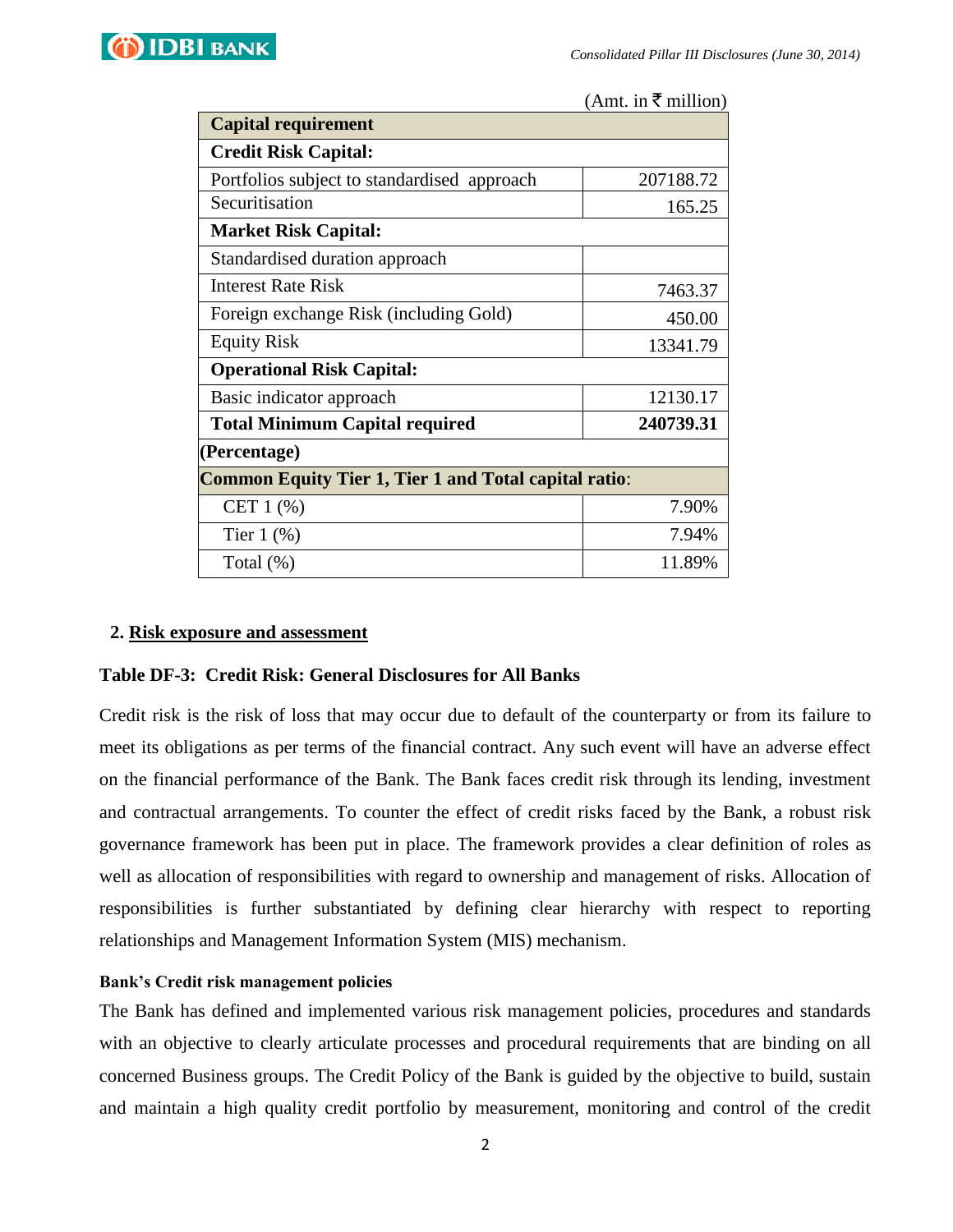

exposures. The policy also addresses more granular factors such as diversification of the portfolio across companies, business groups, industries, geographies and sectors. The policy reflects the Bank's approach towards lending to corporate clients in light of prevailing business environment and regulatory stipulations.

The Bank's Credit Policy also details the standards, processes and systems for growing and maintaining the Retail Assets portfolio of the Bank. The policy also guides the formulation of Individual Product Program Guidelines for various retail products. The Credit policy is reviewed annually in anticipation of or in response to the dynamics of the environment (regulatory & market) in which the Bank operates or to change in strategic direction, risk tolerance, etc. The policy is approved by the Board of Directors of the Bank.

To avoid concentration of credit risk, the Bank has put in place internal guidelines on exposure norms in respect of single borrower, groups, exposure to sensitive sector, industry exposure, unsecured exposures, etc. Norms have also been detailed for soliciting new business as well as for preliminary scrutiny of new clients. The Bank abides by the directives issued by RBI, SEBI and other regulatory bodies in respect of lending to any industry including NBFCs, Commercial Real Estate, Capital Markets and Infrastructure. In addition, internal limits have been prescribed for certain specific segments based on prudential considerations.

The Bank has a specific policy on Counter Party Credit Risk pertaining to exposure on domestic & international banks and a policy on Country Risk Management pertaining to exposure on various countries.

### *Credit risk assessment process:*

The sanction of credit proposals is in accordance with the delegation structure approved by the Board of Directors. Credit risk rating, used by the Bank is one of the key tools for assessing its credit proposals.

The Bank has implemented internal rating model Risk Assessment Module (RAM), a two dimensional module for rating viz.; obligor and facility, in line with Basel requirements. Different risk parameters such as financial, business, management and industry are used for different rating models in accordance with the category and characteristics of the borrower. Qualitative and quantitative information of the proposal is evaluated by the credit risk analyst to ascertain the credit rating of the borrower.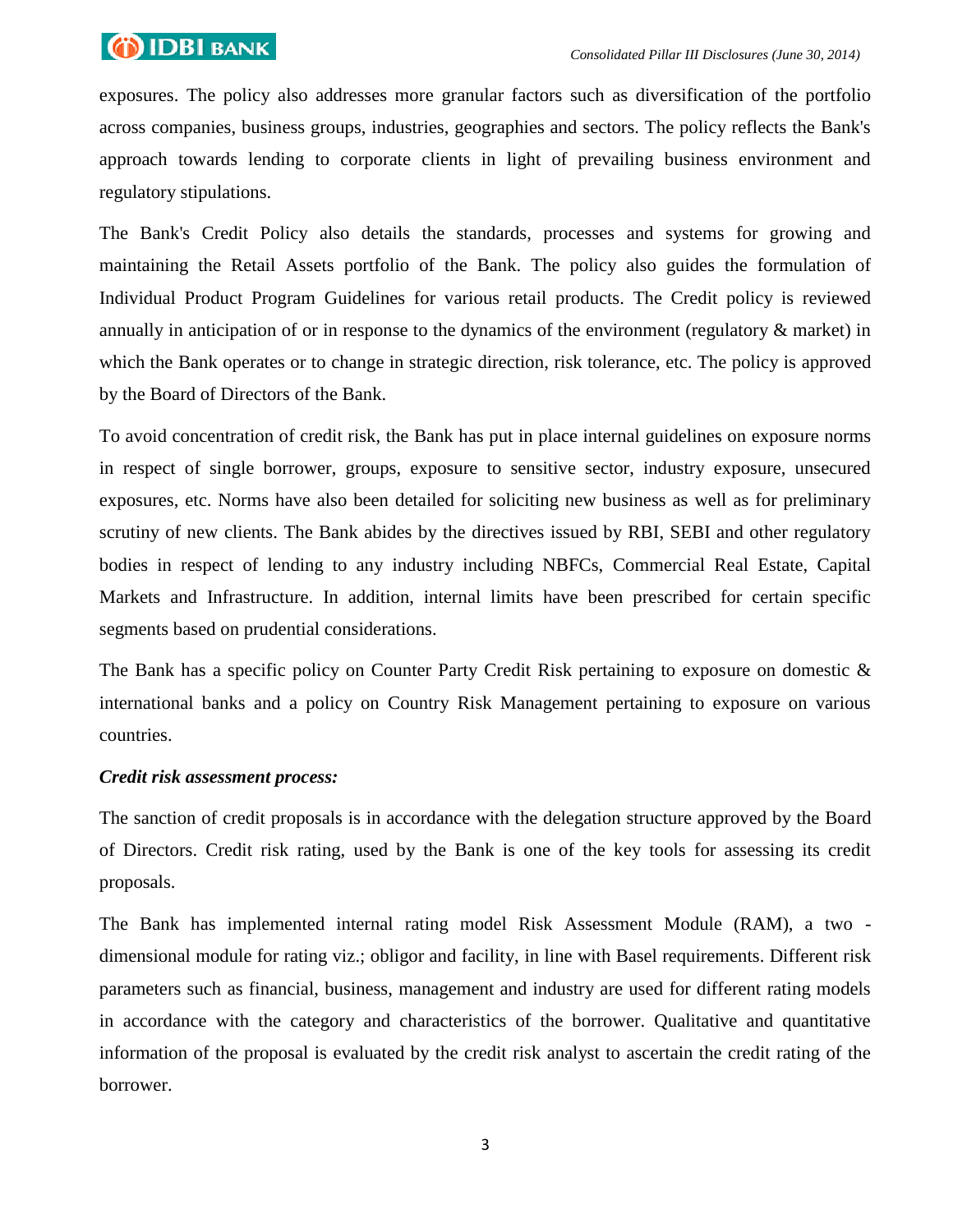# **OIDBI** BANK

Proposals over a certain threshold amount are rated centrally by rating analysts of the Bank. Suitable committee based approach is followed to validate the internal credit ratings. The committees are comprised of senior officials of the Bank. Approval of credit for retail products are guided by the individual retail product paper guidelines and each proposal is appraised through a scoring model.

In addition to the above, a Credit audit process is in place, which aims at reviewing the loans and acts as an effective tool to evaluate the efficacy of credit assessment, monitoring and mitigation process.

## **Definitions of non-performing assets:**

The Bank classifies its advances into performing and non-performing advances in accordance with the extant RBI guidelines.

The non performing asset (NPA) is a loan or an advance where;

- Interest and/ or installment of principal remains overdue for more than 90 days for a term loan,
- The account remains 'out of order' in respect of an Overdraft/Cash Credit (OD/CC). 'Out of order' means if the account outstanding balance remains continuously in excess of the sanctioned limit/drawing power. In cases where the outstanding balance in the principal operating account is less than the sanctioned limit/drawing power, but there are no credits continuously for 90 days as on the date of Balance Sheet or credits are not enough to cover the interest debited during the same period, these accounts are treated as 'out of order'.
- The bill remains overdue for a period of more than 90 days in the case of bills purchased and discounted.
- In respect of an agricultural loan, the interest and  $\ell$  or installment of principal remains overdue for two crop seasons for short duration crops and for one crop season for long duration crops.

NPAs are further classified into sub-standard, doubtful and loss assets based on the criteria stipulated by RBI. A substandard asset is one, which has remained as NPA for a period less than or equal to 12 months. An asset is classified as doubtful if it has remained in the sub-standard category for more than 12 months. A loss asset is one where loss has been identified by the Bank or by the internal / external auditors or during RBI inspection but the amount has not been written off fully.

In respect of investments in securities, where interest / principal is in arrears, the Bank does not reckon income on such securities and makes provisions as per provisioning norms prescribed by RBI for depreciation in the value of investments.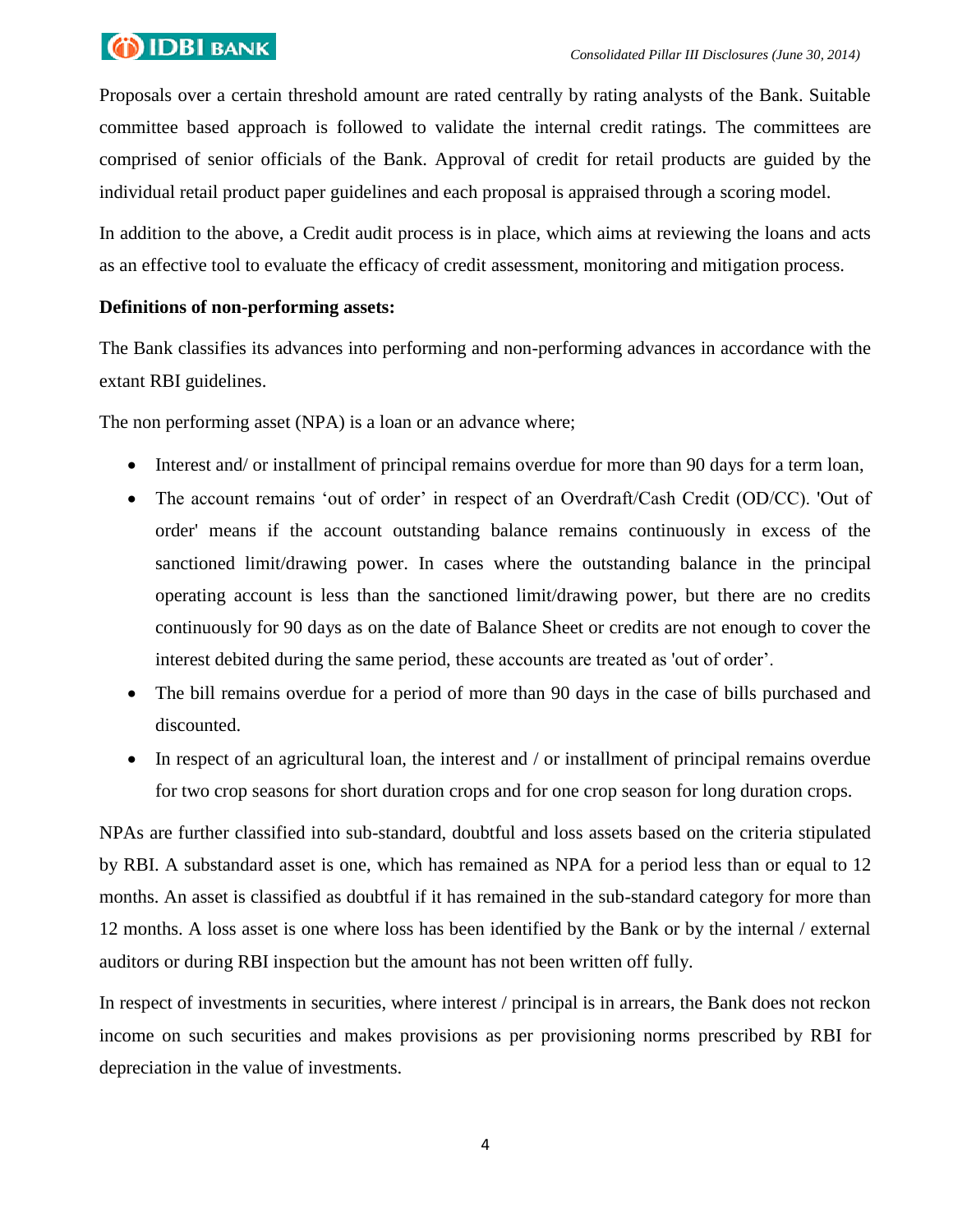

## **a. Total gross credit risk exposures, Fund based and Non-fund based separately.**

|                               |                   |                 | (Amt. in ₹ million) |
|-------------------------------|-------------------|-----------------|---------------------|
| <b>Particulars</b>            | <b>Fund Based</b> | <b>Non Fund</b> | <b>Total</b>        |
|                               |                   | <b>Based</b>    |                     |
| Total Gross Credit Exposures* | 2658142.87        | 1507607.59      | 4165750.45          |
| Domestic                      | 2474509.43        | 1490445.30      | 3964954.72          |
| Overseas                      | 183633.44         | 17162.29        | 200795.73           |

\* includes advances, LCs, BGs, LERs, acceptances & undrawn sanctions

### **b. Top 20 industry type distribution of Gross credit exposures- fund based and non-fund based**

| (Amt. in ₹ million)                              |                   |                                 |              |
|--------------------------------------------------|-------------------|---------------------------------|--------------|
| <b>Industry Name</b>                             | <b>Fund Based</b> | <b>Non Fund</b><br><b>Based</b> | <b>Total</b> |
| Power                                            | 317342.63         | 144888.26                       | 462230.89    |
| Oil & Gas/Petroleum Products                     | 107211.88         | 182372.8                        | 289584.68    |
| <b>Infrastructure Others</b>                     | 153178.11         | 134398.33                       | 287576.44    |
| Roads & bridges / ports                          | 172871.77         | 107285.13                       | 280156.90    |
| <b>Housing Loans</b>                             | 247962.15         | $\theta$                        | 247962.15    |
| Iron and Steel                                   | 144182.03         | 88587.97                        | 232770.00    |
| Telecom                                          | 82709.94          | 72997.93                        | 155707.87    |
| <b>NBFC</b>                                      | 126208.86         | 8661.84                         | 134870.70    |
| Trading                                          | 68252.99          | 35542.17                        | 103795.16    |
| Textiles                                         | 81424.2           | 18585.94                        | 100010.14    |
| General Machinery & Equipments                   | 33783.96          | 65928.19                        | 99712.15     |
| Construction                                     | 18473.54          | 79976.81                        | 98450.35     |
| Banking                                          | 22337.06          | 66684.86                        | 89021.92     |
| Chemical & Chemical Products                     | 46193.64          | 36590.96                        | 82784.6      |
| Financial Services (other than Banks &<br>NBFCs) | 26839.37          | 52293.05                        | 79132.42     |
| Fertilizers                                      | 27739.61          | 44667.97                        | 72407.58     |
| Cement                                           | 58164.77          | 12930.57                        | 71095.34     |
| <b>Housing Finance Companies</b>                 | 70842.01          | $\overline{0}$                  | 70842.01     |
| Electrical Machinery & Equipments                | 16043.12          | 45125.56                        | 61168.68     |
| Metals and Metal Products (Other than            |                   |                                 |              |
| mfg. of basic Iron and Steel)                    | 20793.94          | 40266.23                        | 61060.17     |
| Others                                           | 815587.28         | 269823.02                       | 1085410.3    |
| <b>Total</b>                                     | 2658142.87        | 1507607.59                      | 4165750.45   |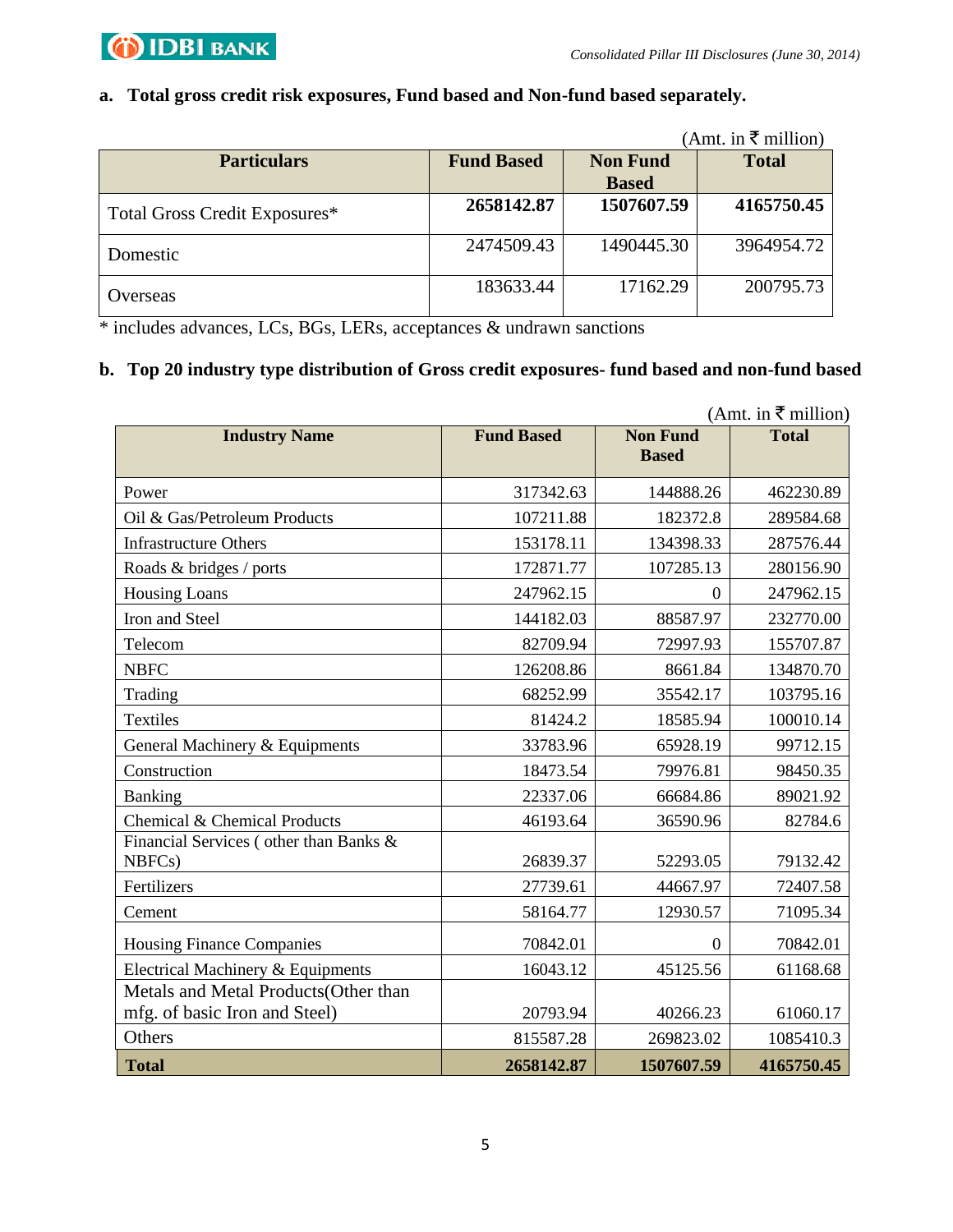

## **c. Industries having more than 5% of the Gross credit exposures**

|                              |                   |                 | (Amt. in ₹ million) |               |
|------------------------------|-------------------|-----------------|---------------------|---------------|
| <b>Industry Name</b>         | <b>Fund Based</b> | <b>Non Fund</b> | <b>Total</b>        | $\frac{0}{0}$ |
|                              |                   | <b>Based</b>    |                     |               |
| Power                        | 317342.63         | 144888.26       | 462230.89           | 11.10         |
| Oil & Gas/Petroleum Products | 107211.88         | 182372.80       | 289584.68           | 6.95          |
| <b>Infrastructure Others</b> | 153178.11         | 134398.33       | 287576.44           | 6.90          |
| Roads & bridges / ports      | 172871.77         | 107285.13       | 280156.90           | 6.73          |
| <b>Housing Loans</b>         | 247962.15         |                 | 247962.15           | 5.95          |
| Iron and Steel               | 144182.03         | 88587.97        | 232770.00           | 5.59          |

### **d. Residual contractual maturity breakdown of assets**

(Amt. in  $\overline{\overline{\xi}}$  million)

| <b>Maturity Buckets</b>          | <b>Assets</b>                                                         |                    |                 |                                                 |                     |
|----------------------------------|-----------------------------------------------------------------------|--------------------|-----------------|-------------------------------------------------|---------------------|
|                                  | Cash $\&$<br><b>Balances</b><br>with RBI<br>and Other<br><b>Banks</b> | <b>Investments</b> | <b>Advances</b> | <b>Fixed Assets</b><br>& Other<br><b>Assets</b> | <b>Total Assets</b> |
| Day 1                            | 31,010.58                                                             | 24,657.81          | 18,061.21       | 4,642.40                                        | 78,372.00           |
| 2 to 7 days                      | 5,953.10                                                              | 27,602.10          | 13,956.10       | 2,522.20                                        | 50,033.50           |
| 8 to 14 days                     | 3,792.00                                                              | 59.50              | 19,814.10       | 3,774.90                                        | 27,440.50           |
| 15 to 28 days                    | 2,449.50                                                              | 1,587.70           | 13,856.80       | 2,662.70                                        | 20,556.70           |
| 29 days & upto 3 months          | 16,381.00                                                             | 53,926.80          | 58,566.10       | 12,701.90                                       | 1,41,575.80         |
| Over 3 months & upto 6<br>months | 24,014.00                                                             | 22,358.60          | 86,057.40       | 3,688.80                                        | 1,36,118.80         |
| Over 6 months & upto 1<br>year   | 19,891.50                                                             | 62,233.30          | 1,09,044.50     | 1,414.40                                        | 1,92,583.70         |
| Over 1 year & upto 3 years       | 22,969.10                                                             | 1,38,255.10        | 7,22,416.00     | 233.50                                          | 8,83,873.70         |
| Over 3 years & upto 5<br>years   | 6,023.70                                                              | 1,98,191.90        | 2,70,850.90     | 42,355.00                                       | 5, 17, 421.50       |
| Over 5 yrs                       | 10,963.00                                                             | 4,69,991.60        | 5,33,186.20     | 31,405.09                                       | 10,45,545.89        |
| <b>Total</b>                     | 1,43,447.48                                                           | 9,98,864.41        | 18,45,809.31    | 1,05,400.89                                     | 30,93,522.09        |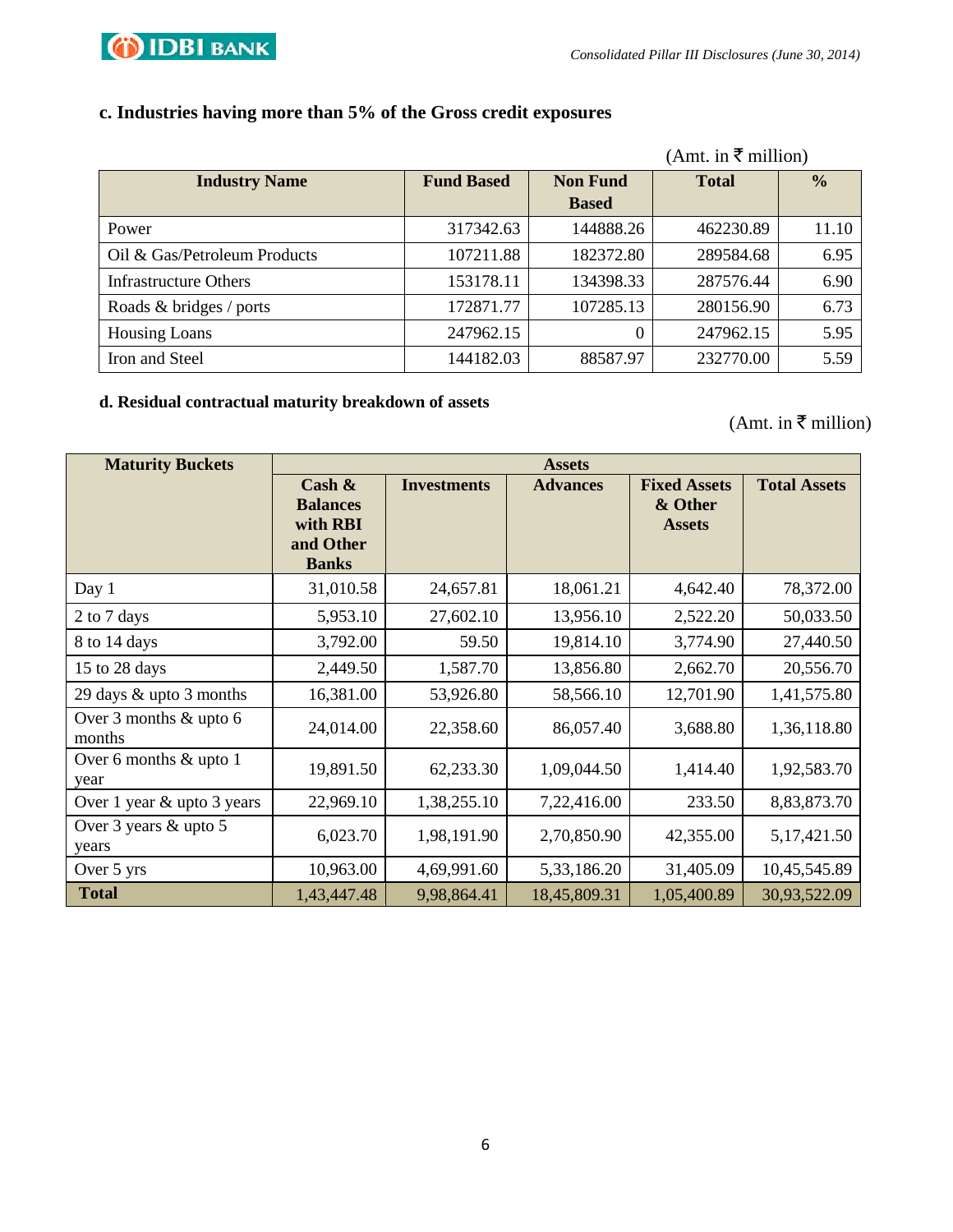

## **e. Non Performing Assets as on June 30,2014**

|                                                                                            | (Amt. in ₹ million) |
|--------------------------------------------------------------------------------------------|---------------------|
| <b>Amount of NPAs (Gross)</b>                                                              | 107634.05           |
| Substandard                                                                                | 33565.10            |
| Doubtful 1                                                                                 | 30809.15            |
| Doubtful 2                                                                                 | 36031.65            |
| Doubtful 3                                                                                 | 3722.88             |
| Loss                                                                                       | 3505.27             |
| <b>Net NPAs</b>                                                                            | 52916.47            |
| <b>NPA Ratios</b>                                                                          |                     |
| • Gross NPAs to Gross Advances                                                             | 5.64%               |
| • Net NPAs to Net Advances                                                                 | 2.87%               |
| <b>Movement of NPAs (Gross)</b>                                                            |                     |
| <b>Opening Balance</b>                                                                     | 99601.59            |
| <b>Additions</b><br>$\bullet$                                                              | 10879.59            |
| Write offs<br>$\bullet$                                                                    | 49.97               |
| Reductions<br>$\bullet$                                                                    | 2797.16             |
| <b>Closing Balances</b><br>$\bullet$                                                       | 107634.05           |
| <b>Movement of provisions for NPAs</b>                                                     |                     |
| <b>Opening Balance</b><br>$\bullet$                                                        | 49734.95            |
| Provisions made during the period<br>$\bullet$                                             | 5495.32             |
| Less: Transferred to Counter-Cyclical<br>$\bullet$                                         |                     |
| Provisioning Buffer                                                                        | $\theta$            |
| Less: Write off<br>$\bullet$                                                               | 49.97               |
| Less: Write back of excess provisions<br>$\bullet$                                         | 1389.47             |
| <b>Closing Balances</b><br>$\bullet$                                                       | 53790.83            |
|                                                                                            |                     |
| <b>Amount of Non-Performing Investments</b>                                                | 8900.14             |
| Amount of provisions held for Non-                                                         |                     |
| performing Investments                                                                     | 6078.45             |
| Movement of provisions for depreciation on investments (including<br>bonds and debentures) |                     |
| <b>Opening Balance</b>                                                                     | 12484.61            |
| Provisions made during the period                                                          | 787.69              |
| Write offs / Write Back of excess provisions                                               | 140.97              |
| <b>Closing Balance</b>                                                                     | 13131.33            |